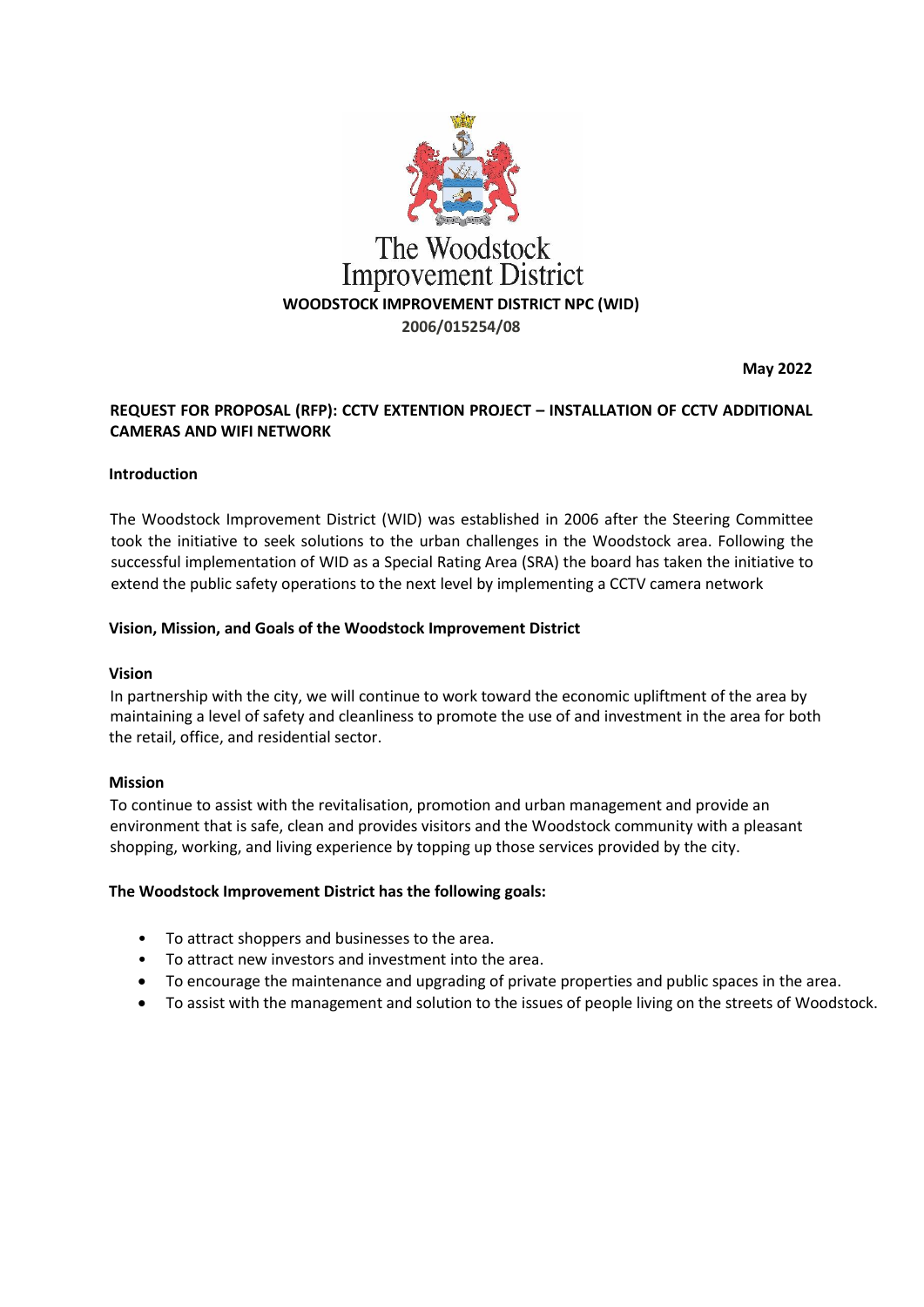# **Woodstock Improvement District Area of Responsibility**

As per the map below



**Aim of the CCTV Camera Project** 

The aim of this phase of the CCTV Camera project is to enhance the current public safety operations by implementing additional surveillance of the public areas.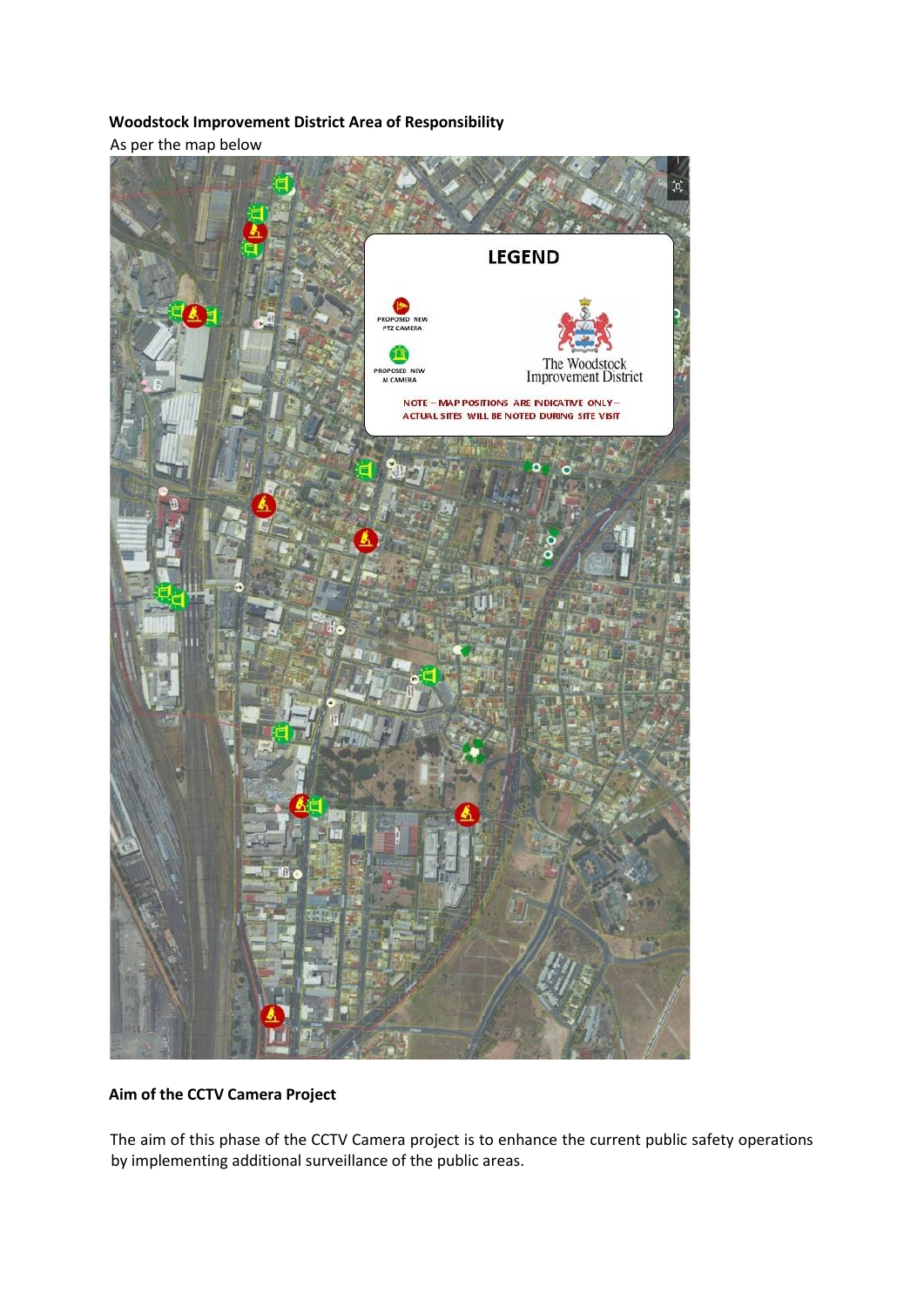It is important to note that the WID already enjoy the benefit of a network of PTZ, AI and LPR cameras as indicated on the map above.

For this purpose, this phase will focus on the deployment of additional PTZ, AI and LPR (Licence Plate Recognition) cameras at key access points to the area**.** 

### **Request for Proposal**

The RFP will focus on the installation of additional cameras, and communication network where required.

## **CCTV Camera and Wi-Fi Network Specification**

This RFP requires suitably qualified companies to submit a proposal for the provision, installation and commissioning of additional cameras and Wi-Fi infrastructure.

## **Camera Summary**

The following table summarises envisaged CCTV cameras for the WID area for this phase of the project. Please note that the final number of cameras may vary from the numbers noted in the table and therefore proposers should, **as requested, provide quotations on "per camera" basis as far as possible**.

| <b>Camera Type</b>       | Quantity       | <b>Comments</b>                                                                                                                                       |
|--------------------------|----------------|-------------------------------------------------------------------------------------------------------------------------------------------------------|
| PT <sub>Z</sub>          | $11 -$ Planned | Per Camera Implementation Fee<br>to be supplied                                                                                                       |
| <b>Static Cameras AI</b> | 9 - Planned    | Per Camera Implementation Fee<br>be supplied with<br>to<br>anv<br>additional fees for cameras with<br>analytics capability to be quoted<br>separately |

### **Table 1 – Provisional Summary of WID cameras**

The final identification of camera sites. This Request for Proposal include indicative camera positions, but it is recognised that final position may be adjusted to accommodate better visual coverage and/or wireless communication links.

- 1. Each camera site should be **quoted for individually** as the Board may elect to install only certain cameras during this phase of the project.
- 2. Only well-known and proven industry standard equipment and cameras should be listed in the proposals and such equipment should carry appropriate warranties as most well-known brands provide.

The WID management will only be responsible to initiate communication with the property owners initially and seek the in-principal permission from the property owner for the installation. All further liaison is the responsibility of the CCTV Camera service provider.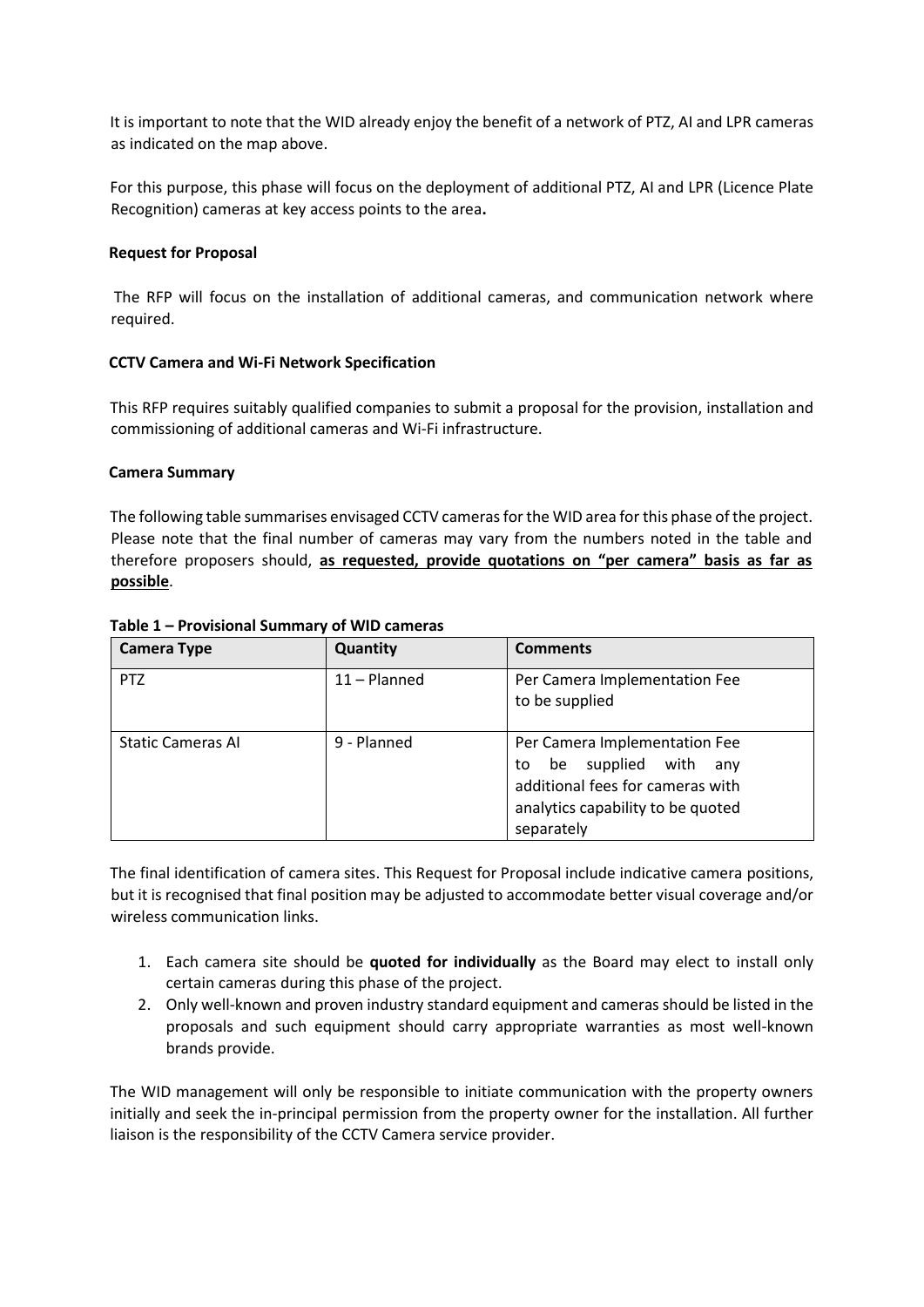## **Location of the cameras**

The exact location and placement of the cameras will be finalised based on permissions from the property owners, but the in-principal locations and coverage requirements are as follows:

| <b>Camera Site</b>      | <b>Camera Type</b> |                | <b>Camera View</b>                      |
|-------------------------|--------------------|----------------|-----------------------------------------|
|                         | <b>PTZ</b>         | Ai             |                                         |
| The Palms               | $\mathbf{1}$       | $\mathbf{1}$   | PTZ in Victoria Road, and AI facing     |
|                         |                    |                | substation across the intersection      |
| <b>Wicked Pixels</b>    | 1 - Dark Fighter   |                | PTZ in New Market Road                  |
| WEX 1                   | $\mathbf{1}$       |                | PTZ looking down Davison & Grey         |
|                         |                    |                | Roads                                   |
| TimBuild                | $\mathbf{1}$       |                | PTZ Corner mount, viewing Victoria &    |
|                         |                    |                | Fairview Park Avenue.                   |
| <b>Woodstock Hub</b>    | $\mathbf{1}$       | $\overline{2}$ | PTZ, and AIs looking up and down        |
|                         |                    |                | <b>Strand Street</b>                    |
| <b>Animation School</b> | 1 - Dark Fighter   |                | PTZ in Selwyn Street                    |
| 8                       | $\mathbf{1}$       | $\mathbf{1}$   | PTZ, AI facing up Porter Street         |
| Robertson & Caine       | $\mathbf{1}$       | $\mathcal{P}$  | PTZ, AI facing up and down Railway      |
|                         |                    |                | <b>Street</b>                           |
| Scanprint               |                    | $\mathbf{1}$   | AI facing Sub Station on the corner of  |
|                         |                    |                | <b>Barron &amp; Cornwall</b>            |
| <b>Plein Street</b>     |                    | $\mathbf{1}$   | Al facing Sub Station in Plein Street   |
| Subhaan Superette       | $\mathbf{1}$       |                | PTZ in Douglas Street                   |
| Falcon                  |                    | $\mathbf{1}$   | Al facing Sub Station in Warwick Street |
| Lower Church            | 1 - Dark Fighter   |                | PTZ Cnr Albert & Lower Church Streets   |
| <b>New Market</b>       | 1                  |                | PTZ in New Market Street                |

# **Phase 1**

# **WOODSTOCK IMPROVEMENT DISTRICT (WID) IP CCTV URBAN SURVEILLANCE SPECIFICATION**

### **Supply and installation:**

- 1. Additional WIFI network to stream and control PTZ IP cameras linked to the high site.
- 2. Additional PTZ IP Cameras at strategic points either on buildings and/or poles.
- 3. Additional Static IP AI and LPR Cameras at strategic points either on buildings and/or poles.

### **SPECIFICATIONS - SUPPLIED AND INSTALLED**

NB! Please see section on Final Scope of Works

### **MAIN HIGHSITE**

# **MAIN HIGHSITE** – N/A

### **WI-FI network**

1 x Network Control Box

1 x 5GHz Airmax Power Beam AC Gen2 25dBi Point to Point WIFI link OR

MikroTik's RB-LHG60 high-speed 60GHz CPE unit point to point.

Where necessary point to multi point must be used. Specify in your quote.

1x POE managed switch that can power both dish and camera configuration a min 150w.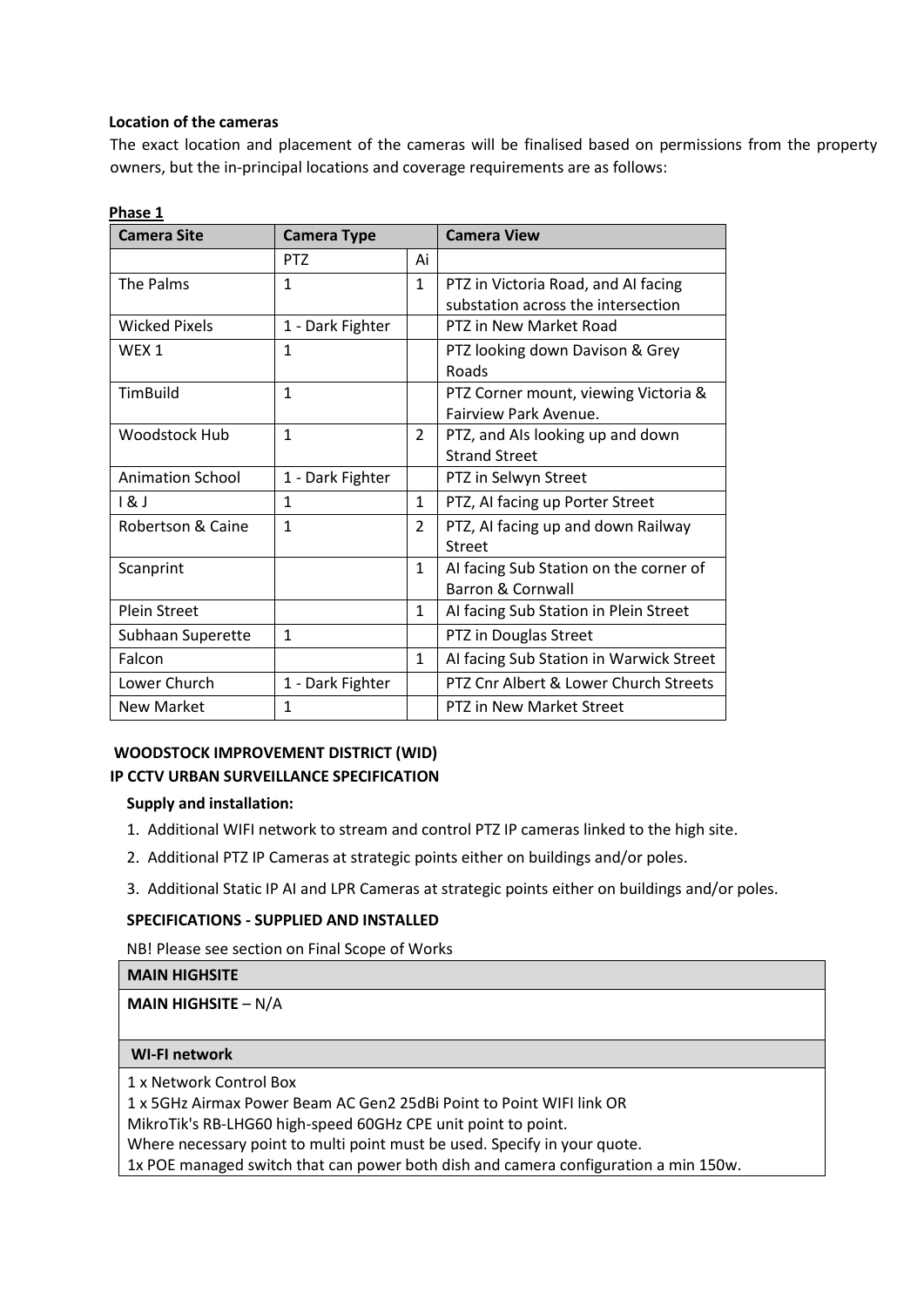Use of POE injectors will not be allowed. Also note no Wi-Fi links will be done back to the Hi site, so existing Wi-Fi points must be used.

## **Network Control Box**

The Network Control Box should allow the Control box for remote monitoring of power and capability of restarting the site remotely (switching power off and on). And will consist of 2x Scami enclosure IP66(460x380x180 & 110x150x80), 2x 4x4 double plugs, 20a Circuit Breaker. And a Single-Phase Kwh meter. 2.5mm house wire will be used for the wiring of the plugs and electrical equipment. The equipment must be mounted on a dense wood backing(300X420X16) inside the large Scami enclosure. The din rail is 150 in length.

Also, only solid core copper CAT5 UV resistant FTP cable and FTP connector will be used for network and camera wiring.

### **CONDUITING**

Only Bosal conduit 20mm or 25mm will be used for any outdoor installations. Also, the Bosal will be fastened with hospital saddles. Where required all holes drilled will be sealed. All internal work will be done with PVC conduit/trunking.

### **CAMERAS**

PTZ IP Dome Camera, min 2MP, Full HD - Hikvision or Dahua preferred

Outdoor 2-MP 25X Network IR PTZ Camera. 1/2.8" Progressive Scan CMOS; 3D intelligent positioning function; Up to 150m IR distance; Audio & Alarm I/O's; DWDR; IR cut filter; Support up to 128GB Micro SD card slot; Hi-PoE / 24VA

Where required Hikvision 4MP outdoor PTZ powered by Darkfighter technology will be used.

5-inch 4 MP 25X Powered by DarkFighter IR Network Speed Dome

1/2.8" Progressive Scan CMOS

High quality imaging with 4 MP resolution

Excellent low-light performance with powered-by-DarkFighter technology

25× optical zoom and 16× digital zoom provides close views over expansive areas

WDR, HLC, BLC, 3D DNR, defog, regional exposure, regional focus

Expansive night view with up to 150 m IR distance

24 VAC & PoE (802.3at)

Efficient H.265+/H.265 compression technology

Static LPR IP Camera, min 2MP, Full HD - Hikvision preferred

We prefer using a Smart ANPR Network Camera. Motorized 8-32mm lens with Smart Focus; ANPR Software Loaded; Up to 100m IR range; WDR; Audio/Alarm IO's; Support vehicle direction notification; Support SD/SDXC Card; IP67

Static AI IP Camera, min 2MP, Full HD- Hikvision preferred

We prefer using a Acusense IP bullet camera.2,8mm 4MP full HD lens. Powered by Darkfighter technology. Built in audio speaker and strobe.IR range up to 60m. Support SD/SDXC Card.

# **Camera installation and commissioning**

Commissioning off camera and Wi-Fi system will be done by Geocentric after completion of the install. Once all systems are functioning as required, will sign off be done.

**CAMERA MOUNTS**